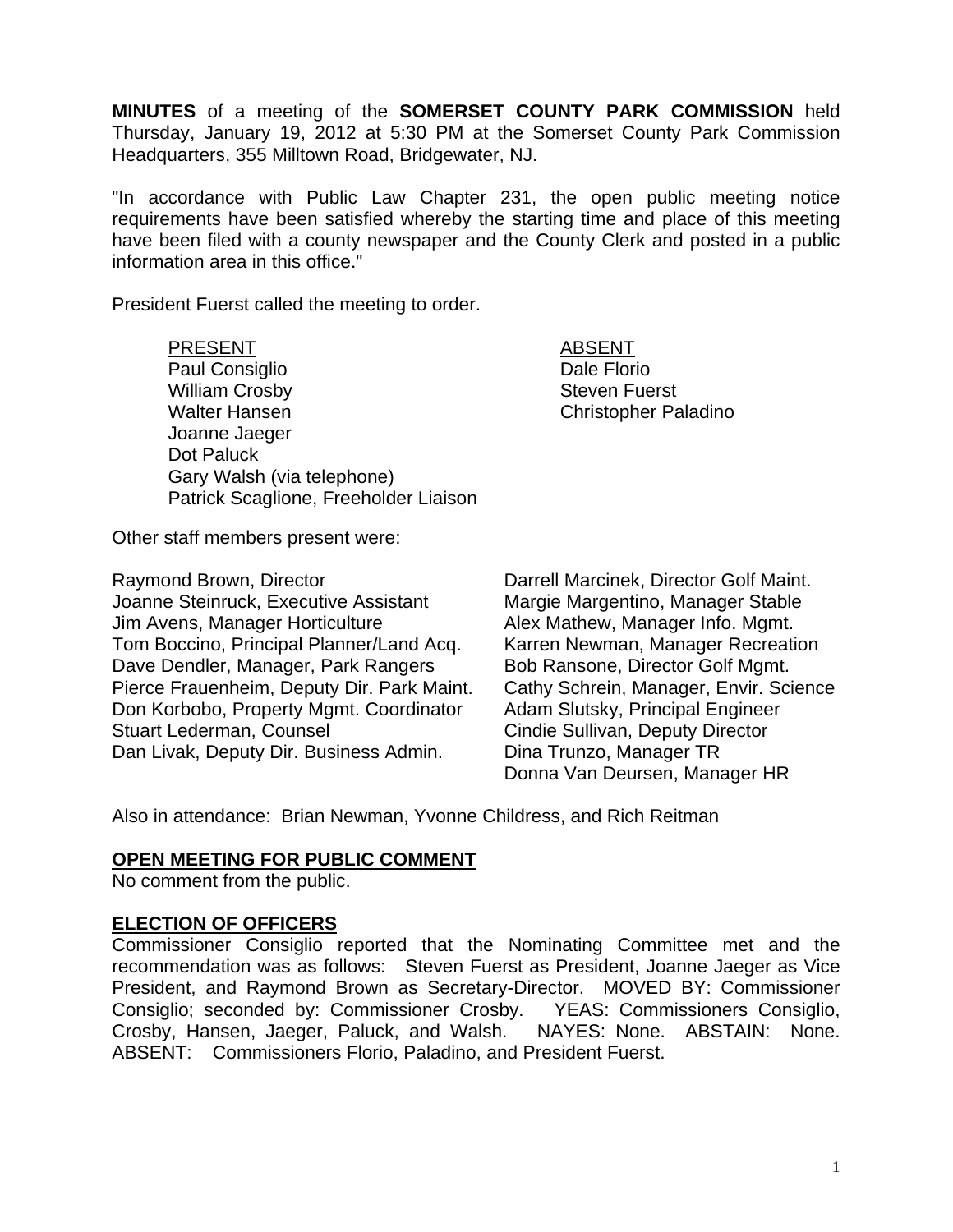# **APPROVAL OF THE MINUTES**

Vice-President Jaeger called for the approval of the minutes of the last regular meeting held December 28, 2011. MOVED BY: Commissioner Crosby; seconded by: Commissioner Hansen. YEAS: Commissioners Consiglio, Crosby, Hansen, Jaeger, Paluck, and Walsh. NAYES: None. ABSENT: Commissioners Florio, Paladino, and President Fuerst.

# **DIRECTOR'S REPORT**

Director Brown submitted a report for the month of December 2011.

# **COMMISSIONER CORRESPONDENCE**

- 1. Letter from Somerset County Regional Center Partnership asking for the appointment of the voting member from the Park Commission.
- 2. Interrogatories from County Counsel regarding Kingman vs. Somerset County Park Commission.
- 3. Letter from Manville Director of Recreation asking to use Gerber football field for a portable ice skating rink.
- 4. Great Swamp Watershed Association resolution supporting the National Park Service implementation of a comprehensive deer control and vegetation management program including Morristown National Historic Park.
- 5. Letter from the NJ Department of Environmental Protection informing the Park Commission of a new documentary film entitled *Living with New Jersey Black Bears*.

# **CONSENT AGENDA**

### **RESOLUTIONS**

The following resolutions were MOVED BY: Commissioner Crosby; seconded by: Commissioner Consiglio. YEAS: Commissioners Consiglio, Crosby, Hansen, Jaeger, Paluck, and Walsh. NAYES: None. ABSENT: Commissioners Florio, Paladino, and Walsh.

### **Resolution R12-001 – Designating 2012 Bank Depositories**

Resolution designates the 2012 bank depositories.

### **Resolution R12-002 – Award of Contract to Purchase One Toro Grounds Master 4000D with Safety Cab**

Resolution awards contract to Storr Tractor Company and the cost is not to exceed \$63,549.00.

## **Resolution R12-003 – Award of Contract to Purchase Two Toro Grounds Master 360**

Resolution awards a contract to Storr Tractor Company and the cost is not to exceed \$47,521.42.

### **Resolution R12-004 – Award of a Three-Year Contract for Farm Licenses**

Resolution awards contracts to the following: Baron Parcel to Beekman Homestead Farm for \$666.00 per year; Snearowski Parcel to V. Peter Staats for \$2,812.00 per year;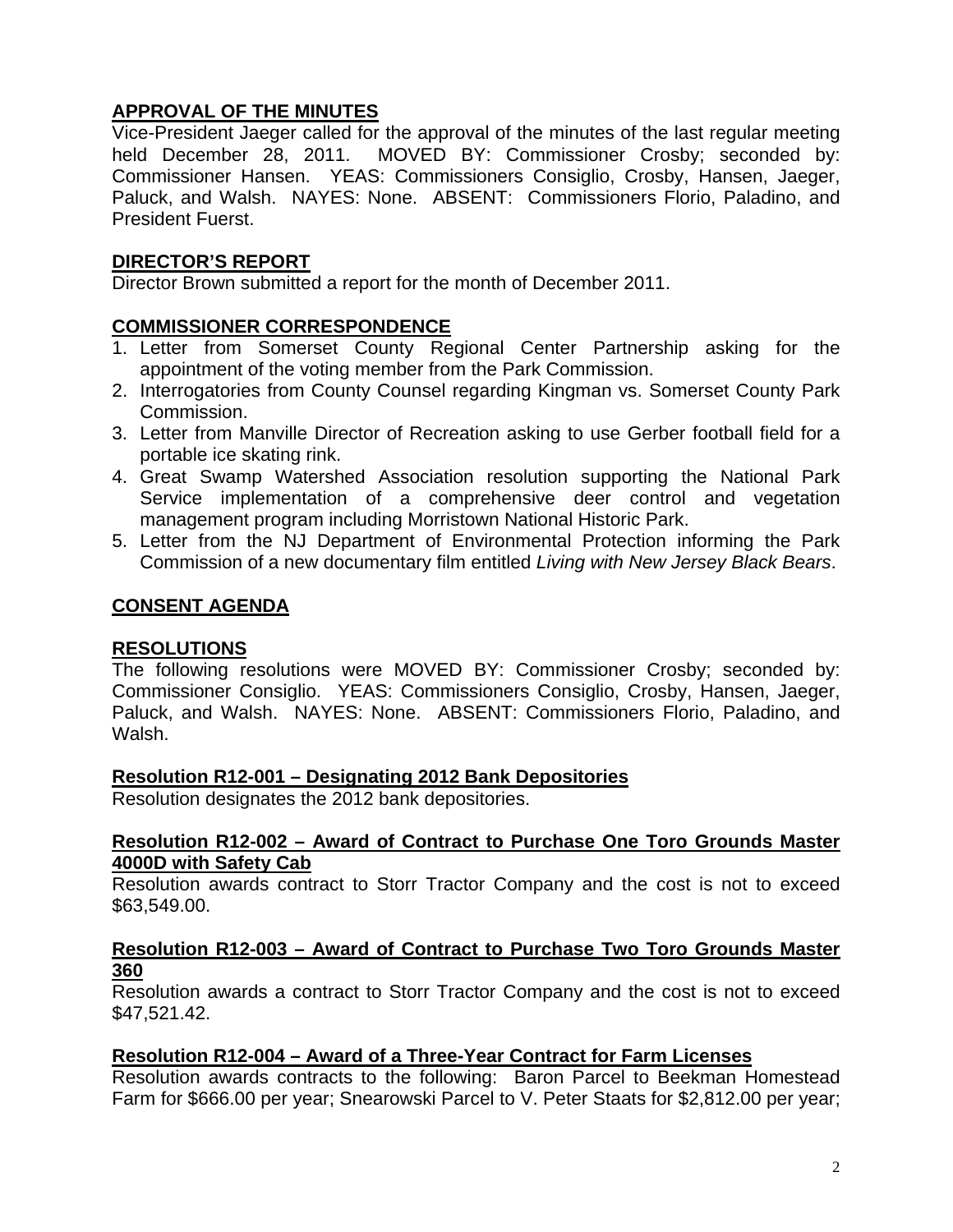Snearowski West to Richard F. Enderley for \$202.00 per year; and South Branch Reserve to Beekman Homestead Farm for \$551.00 per year.

Commissioner Walsh reported that the Audit Committee met this morning and recommended the following award of contract:

#### **Resolution R12-005 – Award of Contract for Accounting and Auditing Services for 2012**

Resolution awards Suplee Clooney Resolution a contract for audit and accounting services for 2012.

## **COMMITTEE REPORTS**

### **FINANCE**

A report for the month of December 2011 was submitted.

Brian Newman reported that there are no claims to submit this month. Staff is finishing closing the 2011 budget. Approximately \$250,000.00 will be provided by the County in the form of a grant plus an additional \$300,000.00 from open commission various trust accounts that were transferred into active operating accounts.

#### **Resolution R12-006 – Renewal Membership to Somerset County Joint Insurance Fund**

Resolution renews the membership for three years ending January 1, 2015. MOVED BY: Commissioner Consiglio; seconded by: Commissioner Crosby. YEAS: Commissioners Consiglio, Crosby, Hansen, Jaeger, Paluck, and Walsh. NAYES: None. ABSENT: Commissioners Florio, Paladino, and President Fuerst.

### **BUSINESS ADMINISTRATION**

Commissioner Consiglio, Chair of the Committee, submitted a report for the month of December 2011.

Dan Livak, Deputy Director/Business Administration reported that he has been working closely with the County in reviewing the budget projections with the auditors and preparing for the 2012 budget.

### **HUMAN RESOURCES**

Commissioner Consiglio, Chair of the Committee, submitted a report for the month of December 2011.

Commissioner Consiglio reported that he has been working with Donna Van Deursen, Pierce Frauenheim and Ray Brown on the Park Maintenance Division organizational chart to address manpower needs for various new park responsibilities; including Skillman Village.

Donna Van Deursen, Manager, Human Resources reported that the SCJIF will be providing a chainsaw safety training class January  $20<sup>th</sup>$ . Recruiting for seasonal employees has begun.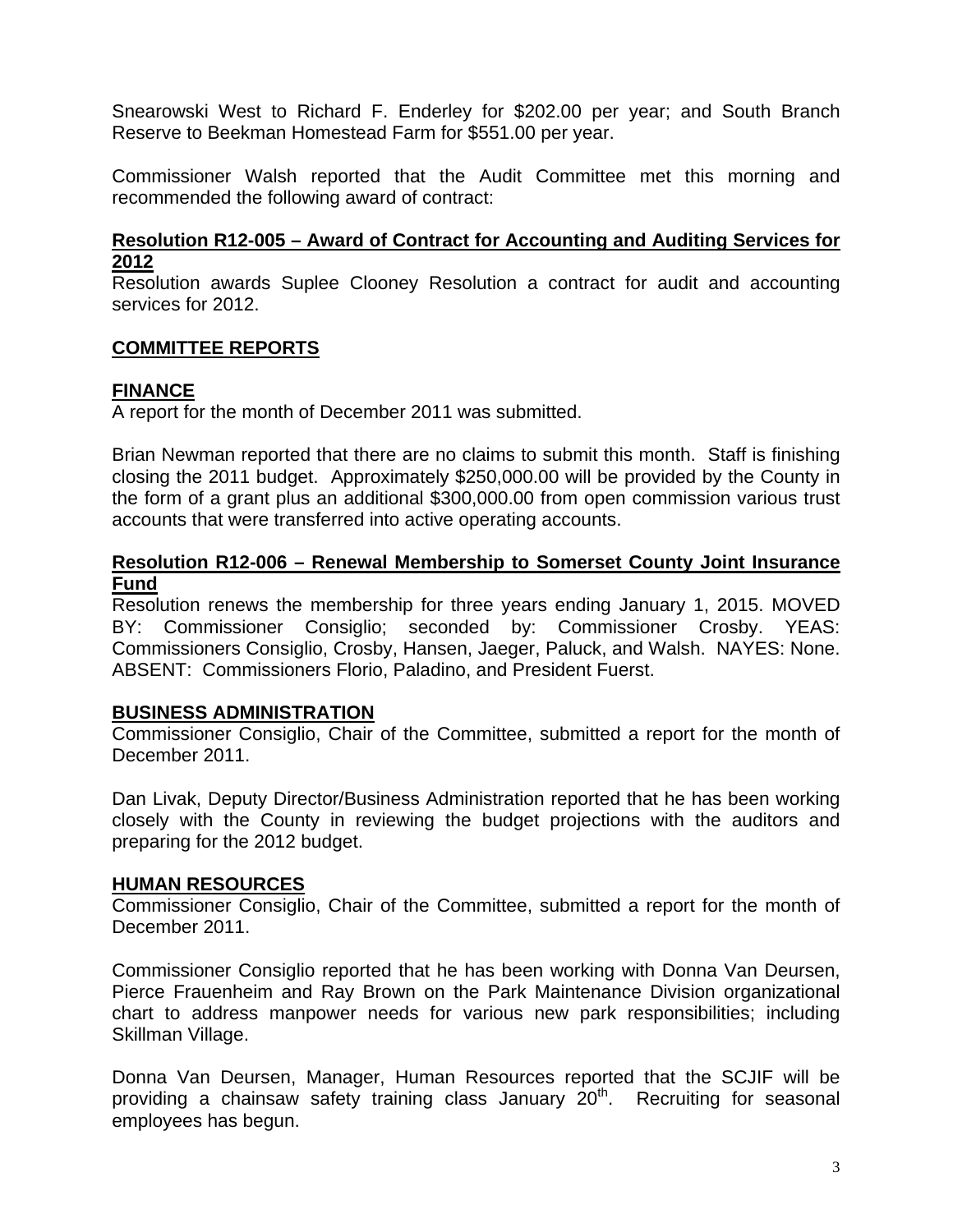## **LEISURE SERVICES**

Commissioner Jaeger, Chair of the Committee, submitted a report for the month of December 2011.

Cindie Sullivan, Deputy Director reported that the 2011 Goals and Accomplishments have been distributed. Cindie reminded everyone of the Sponsorship Breakfast on January  $20<sup>th</sup>$  beginning at 8:00 a.m.

Dina Trunzo, Manager Therapeutic Recreation reported that the Hooked on Hoops basketball program for the kids will be held at the JCC gym. The program is full with 12 participants and there are 12 volunteers from Bridgewater High School assisting which will allow the program to have one-on-one assistance in addition to the three TR staff who will be there. The department is supporting five children in the Bridgewater Recreation department's basketball program as part of inclusion support services. Registration for the winter/spring programs went well with almost all programs full. There are some programs that have just as many individuals on the wait list and the TR staff is looking at ways to add programs and reduce the wait list. The Pajama Party begins the season on January  $20<sup>th</sup>$ .

Cathy Schrein, Manager, Environmental Science reported that the Nature Through A Child's Eye exhibit is being held now through January  $27<sup>th</sup>$ . There are 500 pieces of art displayed and over 1,400 people attended the January  $8<sup>th</sup>$  reception. Verizon FIOS has done a video on the event. The EEC has received \$200.00 in donations from Patagonia through Base Camp Adventures, an outdoor equipment store in Basking Ridge. For every pair of Patagonia shoes they sold \$10.00 was donated to the EEC.

Marge Margentino, Manager Stable reported that the beginner lessons are full with a waiting list. Extra classes will be added to fill with the waiting list. The Stable has been seeing a number of riders leaving Watchung Stable and Seaton Hackney and registering with Lord Stirling Stable for lessons. Spring lessons registration will begin in six weeks. The Lipizzans show will be held September  $14<sup>th</sup>$ ,  $15<sup>th</sup>$ , and  $16<sup>th</sup>$ . Dina Trunzo and Marge are looking into starting an Equine Assisted Therapy (EAT) program which is a non-riding program geared toward mental health. Marge is in discussion stages with Lyons VA Hospital and Rutgers Equine Science Center to develop a program to certify Psychologists in EAT.

Karren Newman, Manager Recreation reported that she has received 17 requests for Special Event Permits in Duke Island and Colonial Parks. The Duke Island walkers celebrated their eighth anniversary on January  $4<sup>th</sup>$ . Karren just returned from attending the USTA Community Development Workshop conference in New Orleans. Winter Yoga has begun with 75 people registered in the two classes.

### **GOLF MANAGEMENT**

Commissioner Paluck, Chair of the Committee, submitted a report for the month of December 2011.

Darrell Marcinek, Director of Golf Maintenance reported that three golf courses are closed for the season and staff is busy with in-house projects.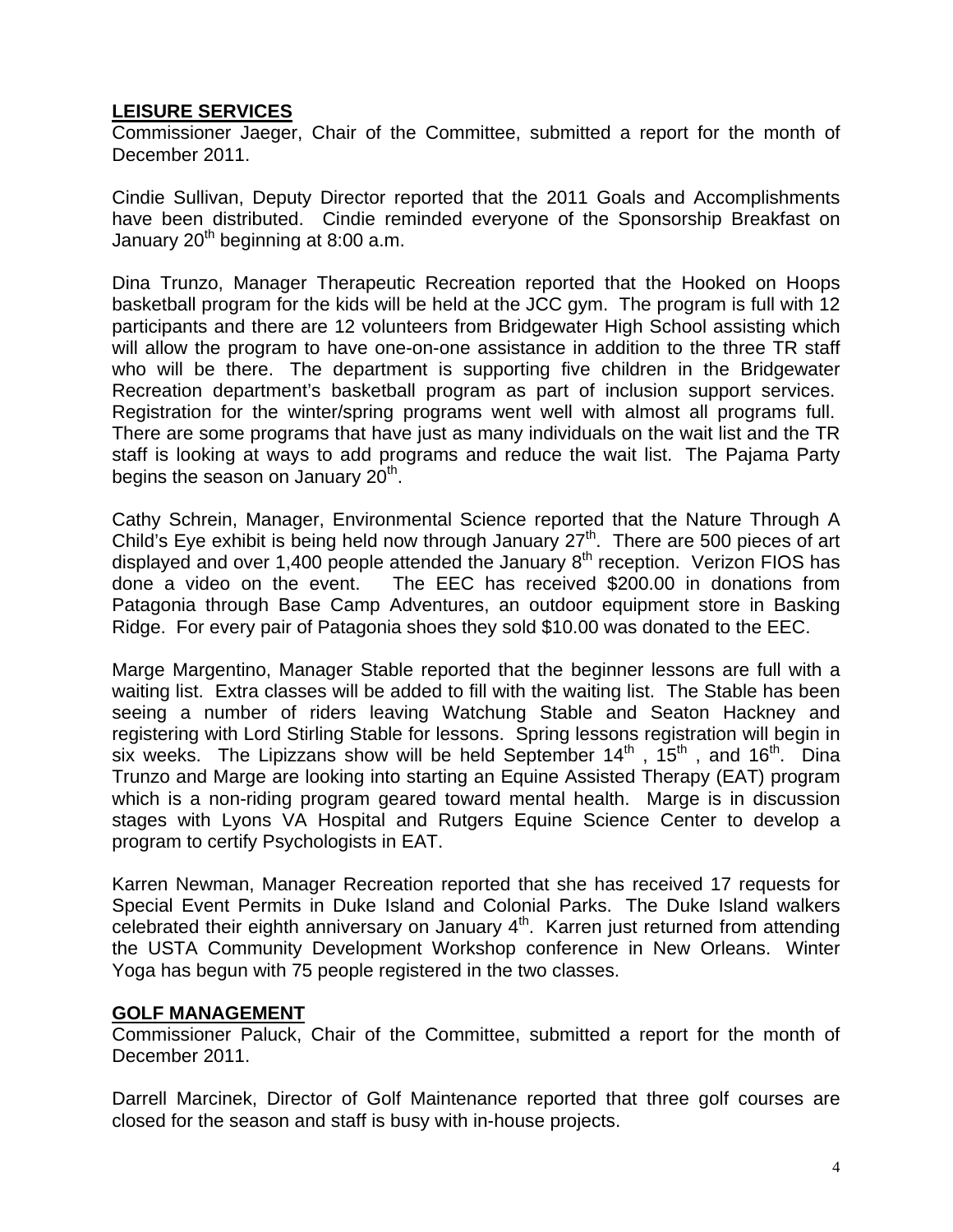Bob Ransone, Deputy Director Golf Management reported that Quail Brook and Neshanic Valley Golf Courses are doing well. The WAPL is on target with fundraising. Everyone involved has been very cooperative with assisting with the event. Bob has been approached by GolfNow; a division of the nationally syndicated television Golf Channel network, to agree to permit them to fill unused tee times at all golf courses on a trial basis through May 2012 without any compensation on our part. If at the end of the trial period we wish to continue with the service, we would agree to supply them with one tee time at each of our courses (our choice, it would be the one directly before twilight begins each day, never used) daily in exchange for the services. We would also be able to send out e-mail blasts to all of the subscribers (50,000 plus) and be included in the ongoing national advertising on the Golf Channel. Currently Morris and Mercer Counties participate in the program and have achieved great results of filling unused times.

Counsel Lederman reported that if the program works there will be a discussion in May to enter into a contract with them. The Neshanic Valley concession vendor discussions are on-going. A meeting will be held with them shortly to discuss their contract with the Commission.

## **INFORMATION MANAGEMENT**

Commissioner Hansen, Chair of the Committee, submitted a report for the month of December 2011.

Alex Mathew, Manager, Information Management reported that the server has been upgraded and the Office 2010 security software has been installed.

### **VISITOR SERVICES**

Commission Crosby, Chair of the Committee, submitted a report for the month of December 2011.

Dave Dendler, Manager, Park Rangers reported that the Rangers continue to teach CPR and first aid until the end of March. The Bridgewater deer management program is going well. The SCJIF assisted the Park Ranger and Human Resources Managers with contacting OSHA to review the ice safety procedures that the Rangers use.

### **PROPERTY MANAGEMENT**

Commissioner Crosby, Chair of the Committee, submitted a report for the month of December 2011.

Don Korbobo, Property Management Coordinator reported that his licenses collected \$46,474.00 from farming and \$103,166.00 from hunting in 2011 which is a 26% increase more than 2010.

### **PLANNING AND LAND ACQUISITION**

Commissioner Paluck, Chair of the Committee, submitted a report for the month of December 2011.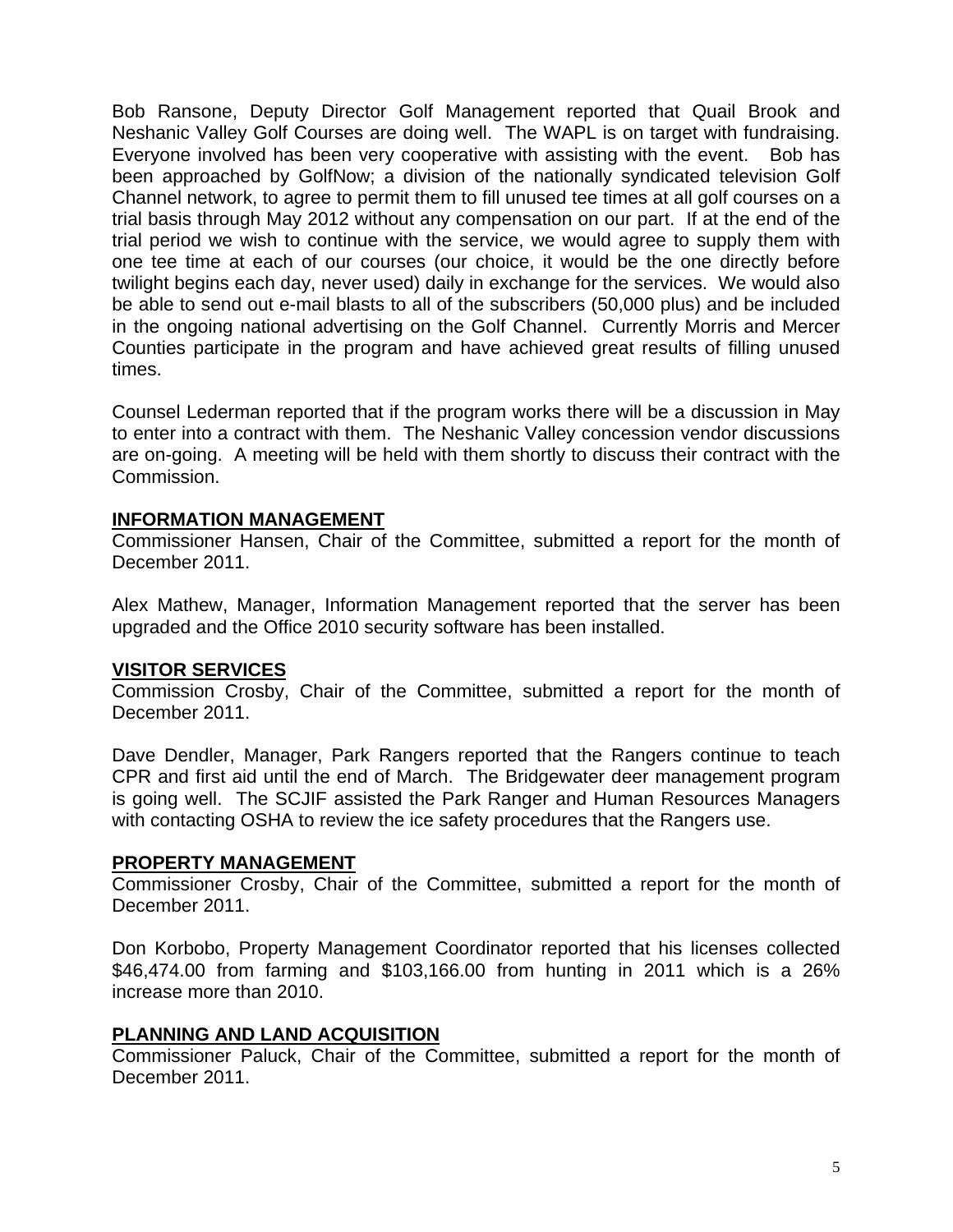Tom Boccino, Parks Section Principal Planner, Land Acquisition reported that the most acreage acquired was 2011 with 913 acres which includes Skillman Village.

# **CAPITAL FACILIITES – CONSTRUCTION and ENGINEERING**

A report was submitted for the month of December 2011. Ray Brown thanked the Engineering staff for their assistance with various projects.

Adam Slutsky, Principal Engineer, reported that the weather has had an affect on some projects but the Colonial Park pavilion is substantially completed.

## **PARK MAINTENANCE & HORTICULTURE**

Commissioner Consiglio, Chair of the Committee submitted a report for the month of December 2011.

Jim Avens, Manager Horticulture reported that the Art and Photography exhibit will be held weekdays from February 27 to March 16 and it is a display of photos, paintings, and drawings of Buck Garden. The Arborist Work Day at Skillman Park will be held on March 10.

Pierce Frauenheim, Deputy Director Park Maintenance reported that the recycling of Christmas trees has been expanded to assist Bound Brook and Raritan. Pierce thanked Ray Brown, Donna VanDeursen, and Commissioner Consiglio for their assistance with staffing.

### **AUDIT COMMITTEE**

Commissioner Walsh reported that a meeting was held this morning to discuss the auditor resolution.

### **FREEHOLDER'S REPORT**

Freeholder Scaglione reported that 2011 was a good year despite the weather conditions.

### **OLD BUSINESS**

### **Presentation: Organic Community Garden at Natirar**

A public hearing was held in December regarding the organic community garden and the Athletic Complex on the Howe property. The garden was well received and the project is ready to begin.

### **Howe Athletic Complex at Colonial Park**

This project is on the former Howe property. Previously it has operated as a sod farm and would be ideal for the construction of athletic fields. The project proposes several fields that might help address the strong demand for facilities in the Franklin Township region. The plan is to have one cricket field, two regulation soccer fields, and three smaller soccer fields. An underground pipeline goes through a portion of the site and there would be nothing constructed in that area. The plan was well received by the local officials at a Town Council meeting in December, but the immediate neighbors to the property attended the public meeting and were opposed. Ray reported that he will to one neighbor's detailed written requests which listed all of his concerns. Ray asked the